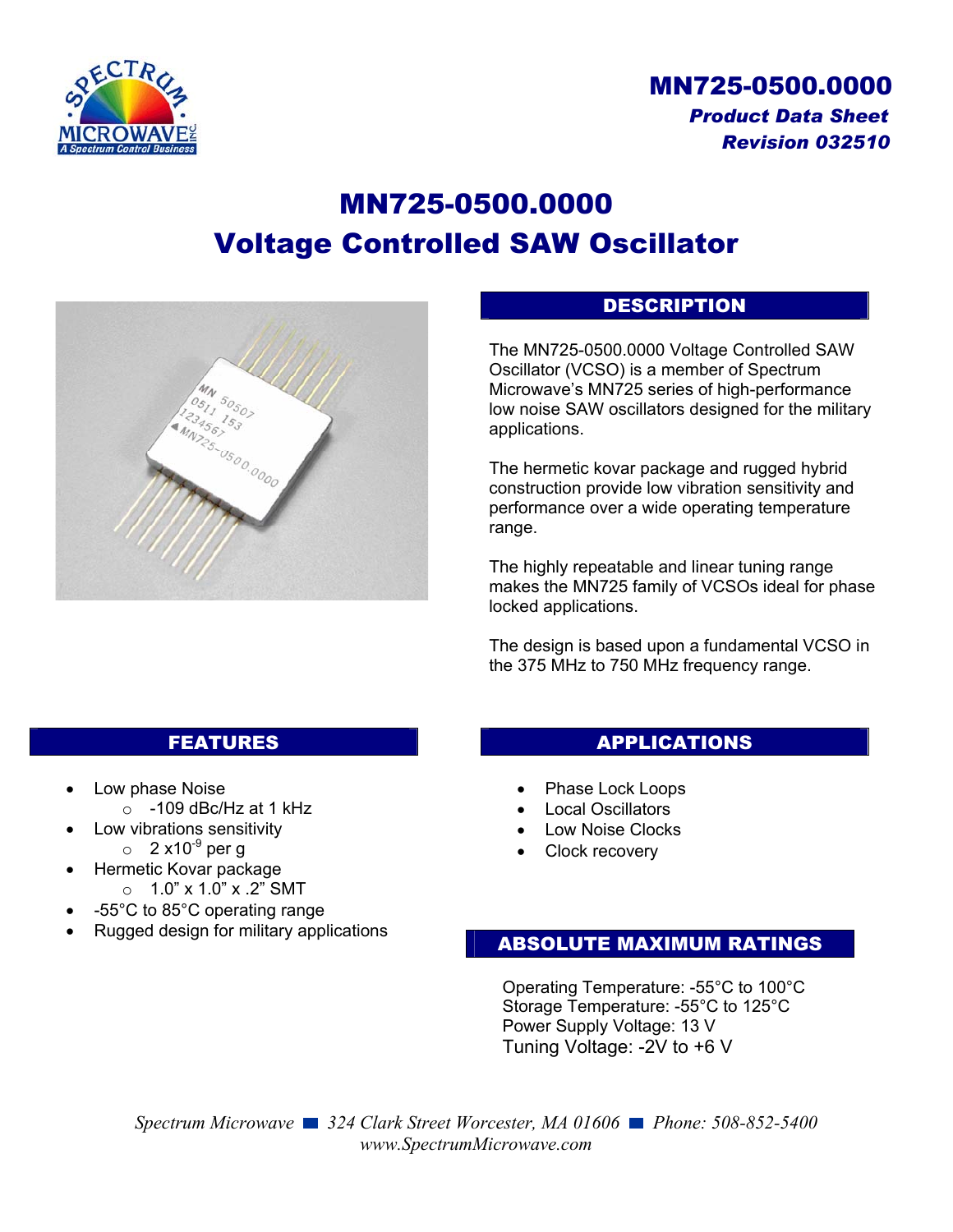

# SPECIFICATIONS

|  | Specifications apply at Vcc = $8.0$ V and Tcase = $25^{\circ}$ C unless otherwise specified. |
|--|----------------------------------------------------------------------------------------------|
|  |                                                                                              |
|  |                                                                                              |

| <b>Parameter</b>              | <b>Minimum</b> | <b>Typical</b> | <b>Maximum</b> | <b>Units</b>  | <b>Notes</b>                                           |
|-------------------------------|----------------|----------------|----------------|---------------|--------------------------------------------------------|
| <b>Center Frequency Range</b> |                | 500            |                | <b>MHz</b>    | Other frequencies<br>available (375 MHz to<br>750 MHz) |
| <b>Tuning Range</b>           |                | 700            |                | ppm           | Vtune = $0.0V$ to $5.0V$                               |
| Kvco                          |                | 140            |                | ppm/V         |                                                        |
| <b>Tuning Linearity</b>       | $-5$           |                | 5              | $\frac{0}{0}$ | Deviation from best linear<br>fit                      |
| <b>Output Power</b>           | 8.0            | 10.0           | 12.0           | dBm           | -55°C to 85°C                                          |
| Harmonic Spurious             |                |                | $-30$          | dBc           |                                                        |
| Non-harmonic Spurious         |                |                | $-60$          | dBc           |                                                        |
| <b>SSB Phase Noise</b>        |                |                |                |               |                                                        |
| $\Delta f = 1$ kHz            |                | $-109$         |                | dBc/Hz        |                                                        |
| $\Delta f = 10$ kHz           |                | $-132$         |                | dBc/Hz        |                                                        |
| $\Delta f = 100$ kHz          |                | $-152$         |                | dBc/Hz        |                                                        |
| $\Delta f = 1$ MHz            |                | $-160$         |                | dBc/Hz        |                                                        |
| $\Delta f = 10$ MHz           |                | $-160$         |                | dBc/Hz        |                                                        |
| Vcc                           | 7.6            | 8              | 8.4            | Volts         | Consult Factory for other<br>available Vcc             |
| Icc                           |                | 90             | 120            | mA            |                                                        |
| <b>Operating Temperature</b>  | $-55$          |                | 85             | $^{\circ}C$   | Case temperature                                       |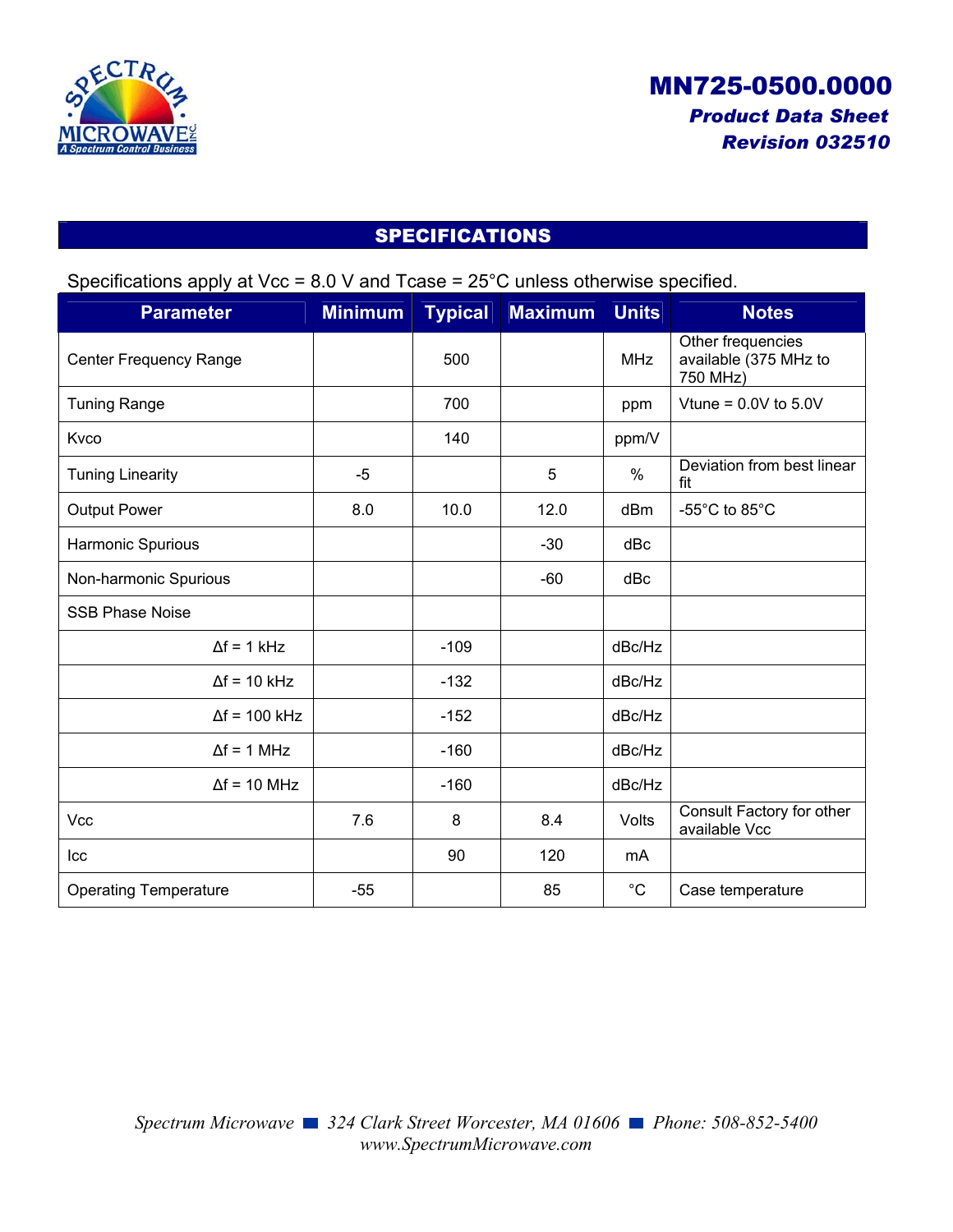

# MN725-0500.0000 *Product Data Sheet Revision 032510*





### OUTLINE DRAWING



#### *Spectrum Microwave* ■ 324 Clark Street Worcester, MA 01606 ■ Phone: 508-852-5400 *www.SpectrumMicrowave.com*